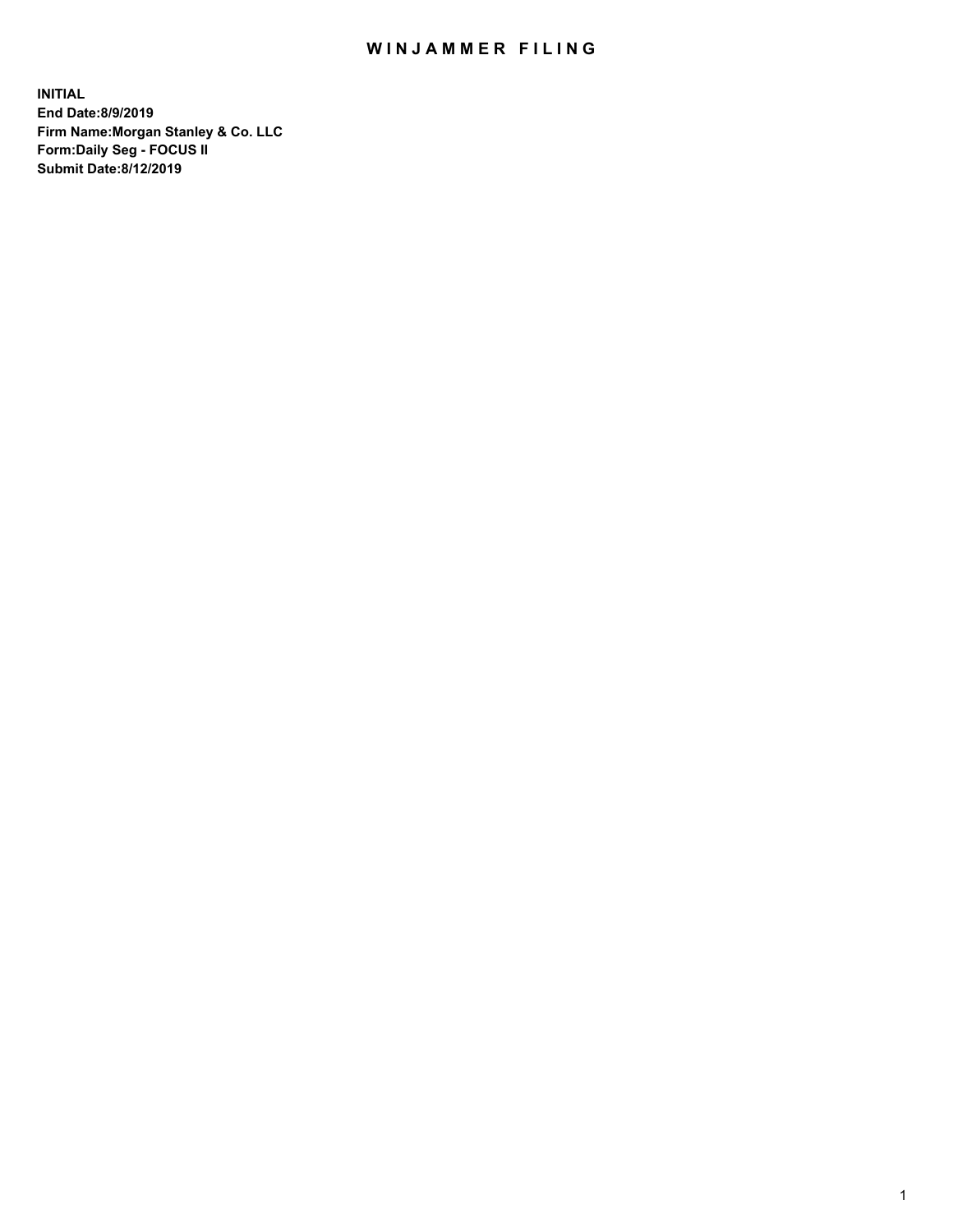**INITIAL End Date:8/9/2019 Firm Name:Morgan Stanley & Co. LLC Form:Daily Seg - FOCUS II Submit Date:8/12/2019 Daily Segregation - Cover Page**

| Name of Company                                                                                                                                                                                                                                                                                                                | Morgan Stanley & Co. LLC                                |  |
|--------------------------------------------------------------------------------------------------------------------------------------------------------------------------------------------------------------------------------------------------------------------------------------------------------------------------------|---------------------------------------------------------|--|
| <b>Contact Name</b>                                                                                                                                                                                                                                                                                                            | <b>Ikram Shah</b>                                       |  |
| <b>Contact Phone Number</b>                                                                                                                                                                                                                                                                                                    | 212-276-0963                                            |  |
| <b>Contact Email Address</b>                                                                                                                                                                                                                                                                                                   | Ikram.shah@morganstanley.com                            |  |
| FCM's Customer Segregated Funds Residual Interest Target (choose one):<br>a. Minimum dollar amount: ; or<br>b. Minimum percentage of customer segregated funds required:% ; or<br>c. Dollar amount range between: and; or<br>d. Percentage range of customer segregated funds required between:% and%.                         | 235,000,000<br><u>0</u><br>0 <sup>0</sup><br>00         |  |
| FCM's Customer Secured Amount Funds Residual Interest Target (choose one):<br>a. Minimum dollar amount: ; or<br>b. Minimum percentage of customer secured funds required:%; or<br>c. Dollar amount range between: and; or<br>d. Percentage range of customer secured funds required between:% and%.                            | 140,000,000<br><u>0</u><br><u>0 0</u><br>0 <sub>0</sub> |  |
| FCM's Cleared Swaps Customer Collateral Residual Interest Target (choose one):<br>a. Minimum dollar amount: ; or<br>b. Minimum percentage of cleared swaps customer collateral required:% ; or<br>c. Dollar amount range between: and; or<br>d. Percentage range of cleared swaps customer collateral required between:% and%. | 92,000,000<br><u>0</u><br><u>00</u><br>0 <sub>0</sub>   |  |

Attach supporting documents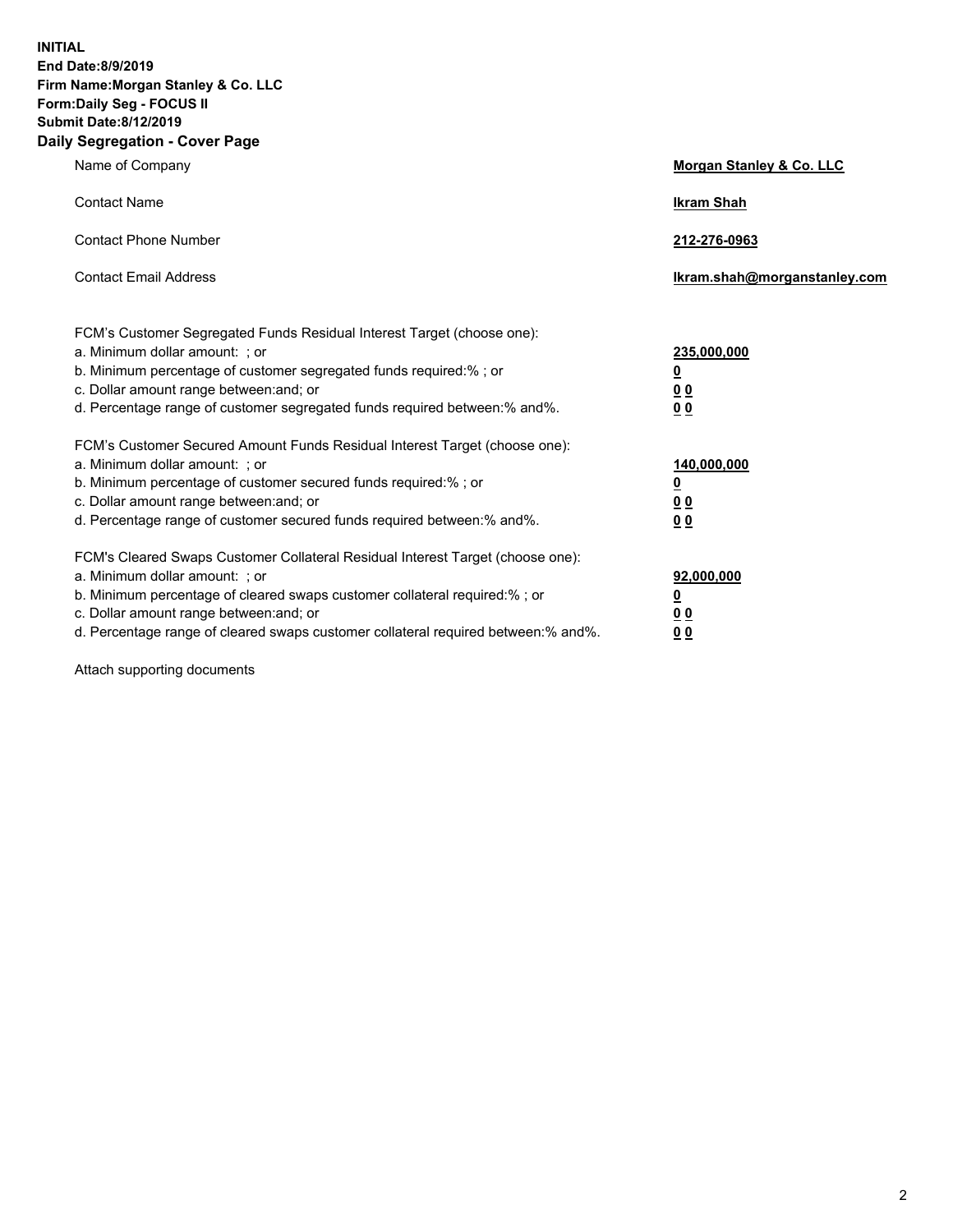## **INITIAL End Date:8/9/2019 Firm Name:Morgan Stanley & Co. LLC Form:Daily Seg - FOCUS II Submit Date:8/12/2019**

**Daily Segregation - Secured Amounts** Foreign Futures and Foreign Options Secured Amounts Amount required to be set aside pursuant to law, rule or regulation of a foreign government or a rule of a self-regulatory organization authorized thereunder 1. Net ledger balance - Foreign Futures and Foreign Option Trading - All Customers A. Cash **3,378,207,496** [7315] B. Securities (at market) **2,429,716,573** [7317] 2. Net unrealized profit (loss) in open futures contracts traded on a foreign board of trade **-607,042,655** [7325] 3. Exchange traded options a. Market value of open option contracts purchased on a foreign board of trade **24,864,834** [7335] b. Market value of open contracts granted (sold) on a foreign board of trade **-24,293,135** [7337] 4. Net equity (deficit) (add lines 1. 2. and 3.) **5,201,453,113** [7345] 5. Account liquidating to a deficit and account with a debit balances - gross amount **134,411,783** [7351] Less: amount offset by customer owned securities **-133,512,425** [7352] **899,358** [7354] 6. Amount required to be set aside as the secured amount - Net Liquidating Equity Method (add lines 4 and 5) 7. Greater of amount required to be set aside pursuant to foreign jurisdiction (above) or line 6. FUNDS DEPOSITED IN SEPARATE REGULATION 30.7 ACCOUNTS 1. Cash in banks A. Banks located in the United States **389,074,644** [7500] B. Other banks qualified under Regulation 30.7 **655,259,096** [7520] **1,044,333,740** 2. Securities A. In safekeeping with banks located in the United States **447,005,026** [7540] B. In safekeeping with other banks qualified under Regulation 30.7 **0** [7560] **447,005,026** [7570] 3. Equities with registered futures commission merchants A. Cash **6,292,485** [7580] B. Securities **0** [7590] C. Unrealized gain (loss) on open futures contracts **3,374,615** [7600] D. Value of long option contracts **0** [7610] E. Value of short option contracts **0** [7615] **9,667,100** [7620] 4. Amounts held by clearing organizations of foreign boards of trade A. Cash **0** [7640] B. Securities **0** [7650] C. Amount due to (from) clearing organization - daily variation **0** [7660] D. Value of long option contracts **0** [7670] E. Value of short option contracts **0** [7675] **0** [7680] 5. Amounts held by members of foreign boards of trade

- 
- 
- C. Unrealized gain (loss) on open futures contracts **-610,417,270** [7720]
- D. Value of long option contracts **24,864,834** [7730]
- 
- 6. Amounts with other depositories designated by a foreign board of trade **0** [7760]
- 7. Segregated funds on hand **0** [7765]
- 8. Total funds in separate section 30.7 accounts **5,393,705,224** [7770]
- 9. Excess (deficiency) Set Aside for Secured Amount (subtract line 7 Secured Statement Page 1 from Line 8)
- 10. Management Target Amount for Excess funds in separate section 30.7 accounts **140,000,000** [7780]
- 11. Excess (deficiency) funds in separate 30.7 accounts over (under) Management Target **51,352,753** [7785]

**0** [7305]

**5,202,352,471** [7355]

## **5,202,352,471** [7360]

[7530]

 A. Cash **2,519,833,382** [7700] B. Securities **1,982,711,547** [7710] E. Value of short option contracts **-24,293,135** [7735] **3,892,699,358** [7740] **191,352,753** [7380]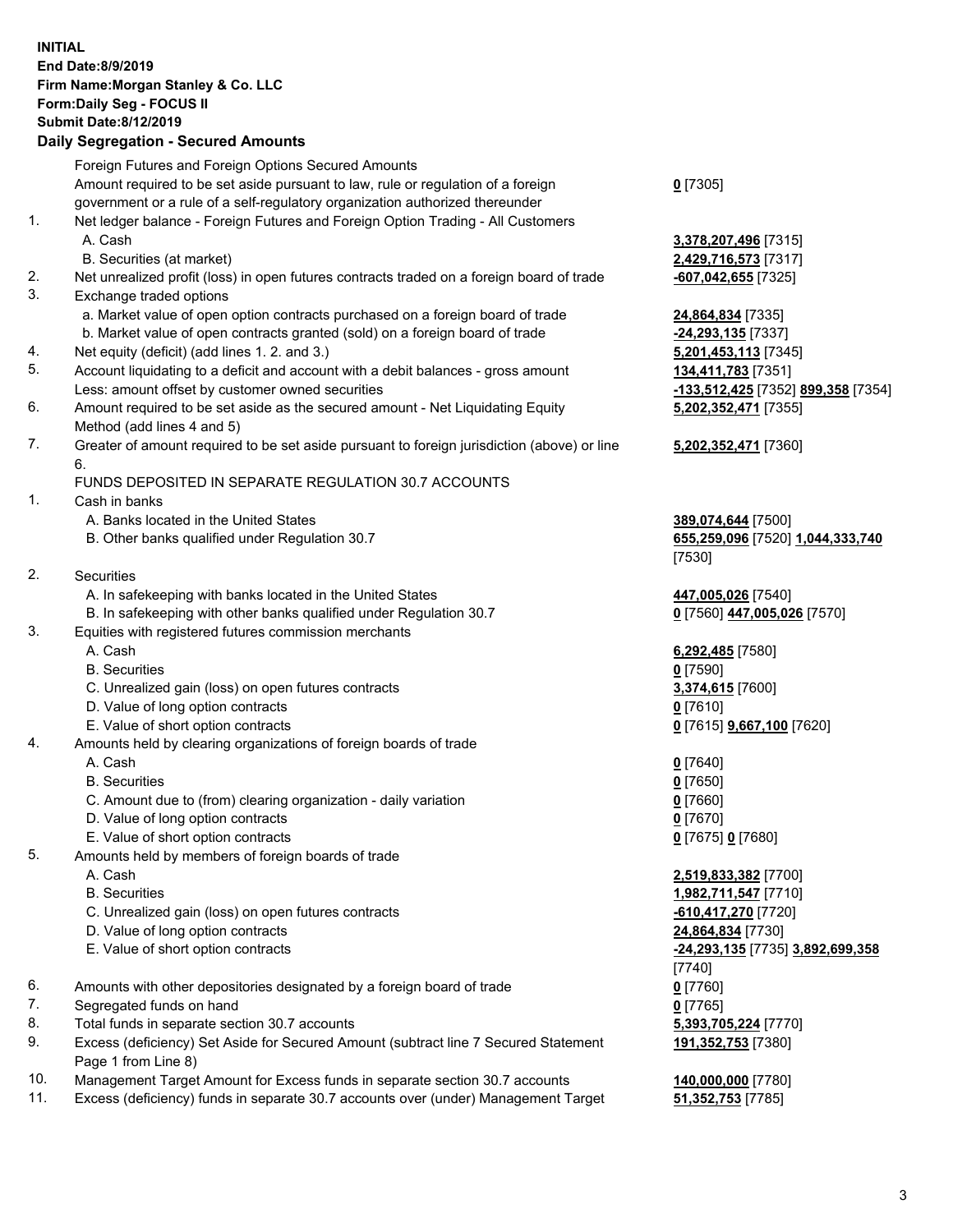**INITIAL End Date:8/9/2019 Firm Name:Morgan Stanley & Co. LLC Form:Daily Seg - FOCUS II Submit Date:8/12/2019 Daily Segregation - Segregation Statement** SEGREGATION REQUIREMENTS(Section 4d(2) of the CEAct) 1. Net ledger balance A. Cash **6,801,238,835** [7010] B. Securities (at market) **6,285,288,642** [7020] 2. Net unrealized profit (loss) in open futures contracts traded on a contract market **4,105,442,832** [7030] 3. Exchange traded options A. Add market value of open option contracts purchased on a contract market **911,255,663** [7032] B. Deduct market value of open option contracts granted (sold) on a contract market **-785,955,226** [7033] 4. Net equity (deficit) (add lines 1, 2 and 3) **17,317,270,746** [7040] 5. Accounts liquidating to a deficit and accounts with debit balances - gross amount **378,224,246** [7045] Less: amount offset by customer securities **-374,497,637** [7047] **3,726,609** [7050] 6. Amount required to be segregated (add lines 4 and 5) **17,320,997,355** [7060] FUNDS IN SEGREGATED ACCOUNTS 7. Deposited in segregated funds bank accounts A. Cash **4,623,568,603** [7070] B. Securities representing investments of customers' funds (at market) **0** [7080] C. Securities held for particular customers or option customers in lieu of cash (at market) **642,312,433** [7090] 8. Margins on deposit with derivatives clearing organizations of contract markets A. Cash **6,738,534,898** [7100] B. Securities representing investments of customers' funds (at market) **0** [7110] C. Securities held for particular customers or option customers in lieu of cash (at market) **5,642,976,209** [7120] 9. Net settlement from (to) derivatives clearing organizations of contract markets **-179,115,933** [7130] 10. Exchange traded options A. Value of open long option contracts **911,255,663** [7132] B. Value of open short option contracts **-785,955,226** [7133] 11. Net equities with other FCMs A. Net liquidating equity **14,016,443** [7140] B. Securities representing investments of customers' funds (at market) **0** [7160] C. Securities held for particular customers or option customers in lieu of cash (at market) **0** [7170] 12. Segregated funds on hand **0** [7150] 13. Total amount in segregation (add lines 7 through 12) **17,607,593,090** [7180] 14. Excess (deficiency) funds in segregation (subtract line 6 from line 13) **286,595,735** [7190]

- 15. Management Target Amount for Excess funds in segregation **235,000,000** [7194]
- 16. Excess (deficiency) funds in segregation over (under) Management Target Amount Excess

**51,595,735** [7198]